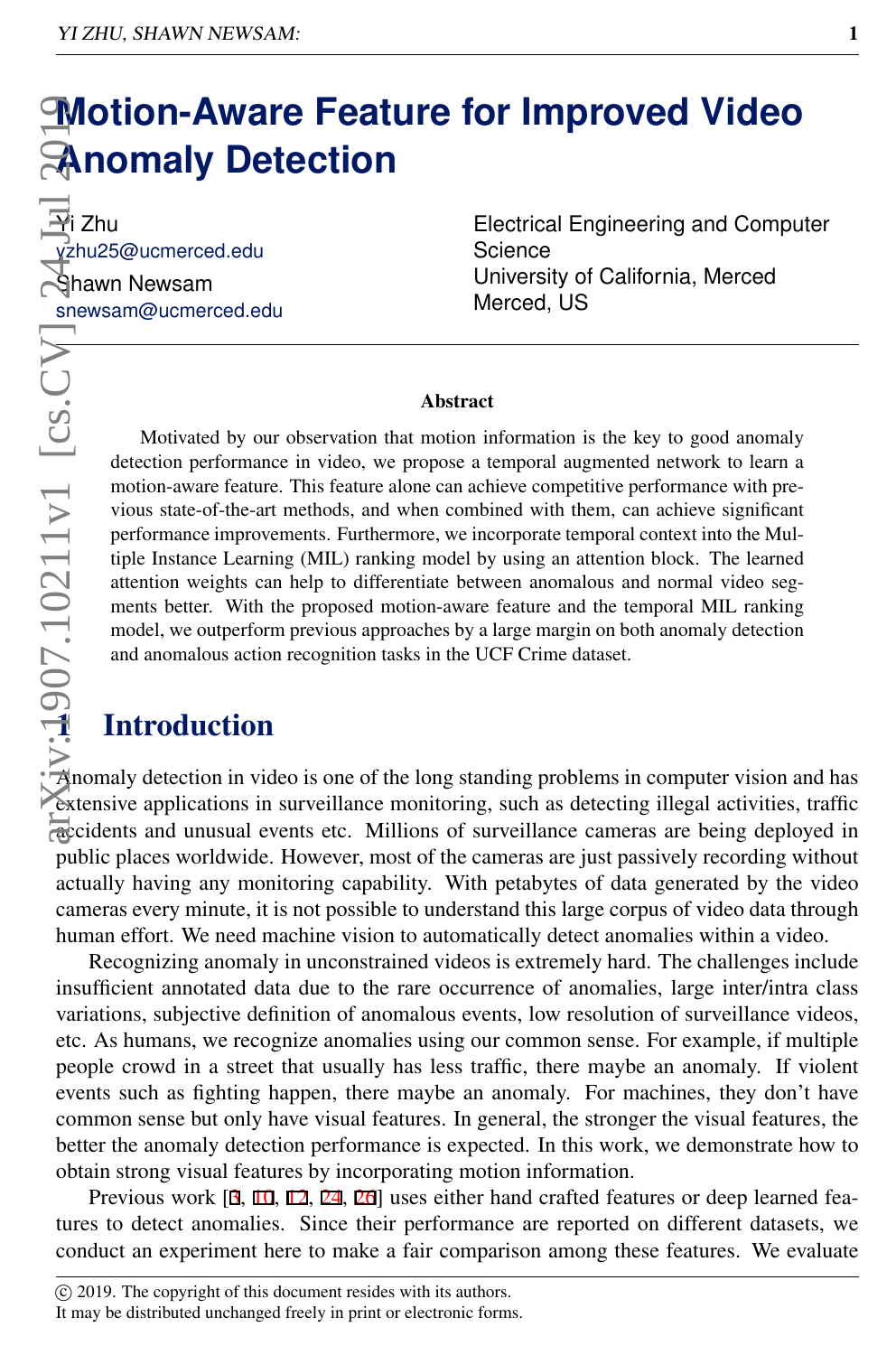| Features           | <b>Network</b> | Dimension | Motion | AUC $(\% )$ |
|--------------------|----------------|-----------|--------|-------------|
| VGG16 [14]         | deep           | 4096      |        | 68.7        |
| $C3D$ [18]         | deep           | 4096      |        | 74.4        |
| Inception $[17]$   | very deep      | 1024      |        | 69.2        |
| I3D <sub>121</sub> | very deep      | 1024      |        | 75.4        |

<span id="page-1-0"></span>Table 1: Evaluation of different features on the UCF Crime dataset [15]. *Motion* indicates whether temporal information is involved. We observe that features incorporating motion information (C3D and I3D) perform much better than features extracted from individual images (VGG16 and Inception), regardless of network depth and feature dimension.

on the UCF Crime dataset [15], a recently released large-scale real world video anomaly benchmark. We adopt the Multiple Instance Learning (MIL) framework proposed in [15] to report the corresponding Area Under the receiver operating characteristic Curve (AUC), while changing only the input features. For volume-based features such as C3D [18] and I3D [2], the input to the network is a 16-frame video clip. For image-based features such as VGG16  $[14]$  and Inception  $[17]$ , we input the same 16-frame video clip as a mini-batch to the network and average the features. As can be seen in Table [1,](#page-1-0) we have an important observation that volume-based features that incorporate motion information perform much better than image-based features, regardless of network depth and feature dimension. This intuitively makes sense because most anomalies are irregular abrupt motion patterns, and motion-aware features should be more suitable to detect such events.

Motivated by the above observation, our goal is to learn a strong visual feature by incorporating as much temporal information as we can from the raw video frames. In this work, we propose a temporal augmented network to learn motion-aware features in an unsupervised manner. Our learned feature is efficient to compute, and shown to be competitive with other deep learned features such as C3D  $[18]$ . When combined with other features, we obtain a significant performance improvement. Our contributions are as below.

- We propose a temporal augmented network to learn motion-aware features. Such features are shown to be complementary to existing features.
- We introduce an attention-based temporal MIL ranking model, which can take temporal context into the picture and differentiate between anomalous and normal events better.
- We compare with and outperform several state-of-the-art approaches on both anomaly detection and anomalous action recognition tasks in the UCF Crime dataset.

## 2 Related Work

Here, we discuss additional work related to ours, focusing mainly on the temporal modeling of videos. Video is more than just a stack of images. Modeling the temporal relationship among frames can help understanding the video better. Initial attempts use tracking to design hand crafted features, such as IDT [20]. Recent deep learning based methods use temporal convolution [19], 3D convolution [2, 18], temporal segment networks [21], two-stream networks [13] etc. Among them, two-stream based approaches using optical flow are the top performers on most video benchmarks.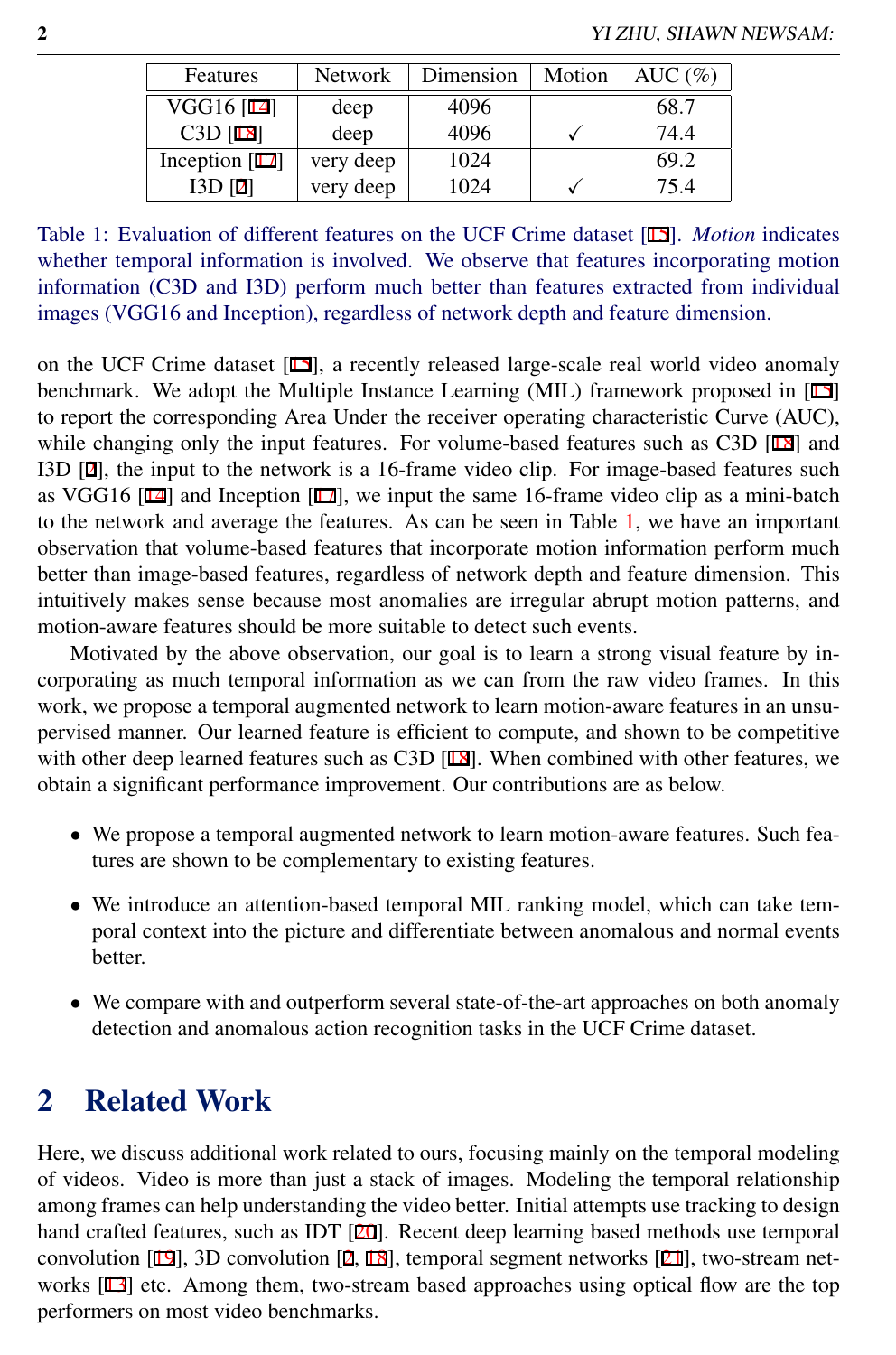

<span id="page-2-0"></span>Figure 1: Temporal augmented network. The input (green) is a stack of 15 optical flow maps which this network aims to reconstruct by learning a compact representation. We then use a global average pooling operation to derive our  $1024 \times 1$  motion-aware feature.

In this work, instead of directly using optical flow, we propose a temporal augmented network as an autoencoder to learn a compact motion-aware feature. This feature is generic, efficient and can be easily integrated with other methods using early fusion. We also incorporate temporal context into classical MIL ranking models by using an attention mechanism. The most similar literature to ours is [15, 23], however, there are several differences. [23] experiments with small scale datasets which does not require MIL formulation, while ours introduces a temporal MIL framework with an attention module. [15] serves as a baseline where we show substantial improvements by our proposed techniques. We fully exploit the temporal constraints within a video for improved anomaly recognition and detection. At the same time, our whole framework runs faster than real-time, which makes it directly applicable to real world problems.

## <span id="page-2-1"></span>3 Methodology

#### 3.1 Problem Formulation

Given a long untrimmed video, we want to know whether it contains an anomalous event and where the event happens. Due to the massive amount of video recordings and the rare occurrence of anomalies, it is very challenging and costly to obtain precise frame-level annotations to train a powerful neural network. Most video anomaly detection datasets [11, 15] only provide video-level labels. Hence, in this work, we need to develop a weakly supervised approach using such datasets. Our goal is to learn a regressor that can predict the anomaly score for a video clip and detect possible anomalous event within a video.

#### 3.2 Temporal Augmented Network

As we know, volume-based features such as C3D and I3D are computed on multiple video frames using 3D convolutions. They already contain temporal information. That is the reason they outperform image-based features such as VGG16 and Inception. However, as shown in recent action recognition literature  $[2, 21, 22]$ , volume-based features alone cannot achieve state-of-the-art performance. Combining them with optical flow, as in the popular two-stream network [13], performs the best on most video classification benchmarks. This indicates that learning spatiotemporal features directly from raw video frames is challenging. Extra motion information such as optical flow can help.

Motivated by this observation, we want to learn a motion-aware feature that can complement existing features for improved video anomaly detection. In this work, we propose a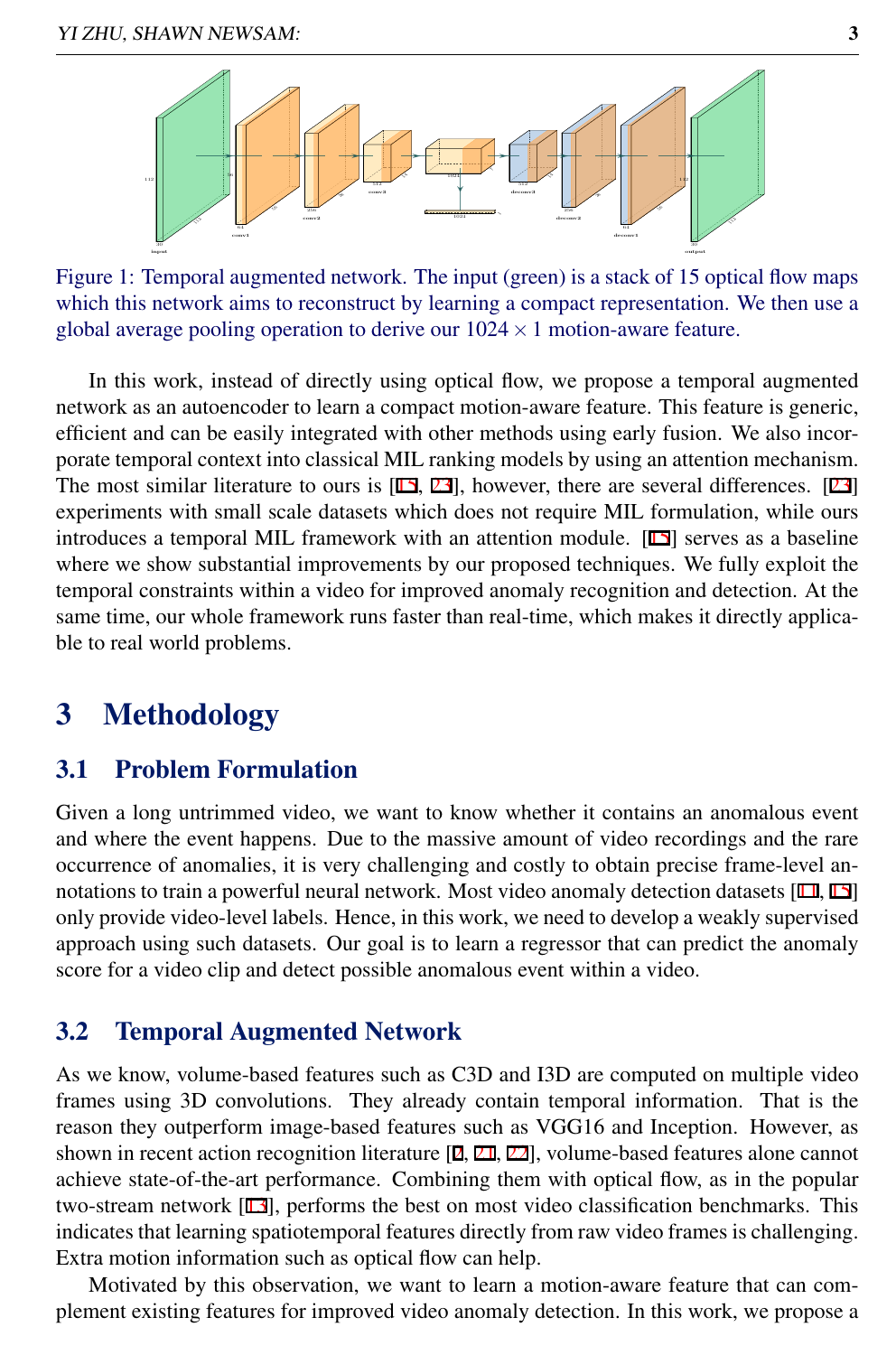

<span id="page-3-0"></span>Figure 2: Overall framework. We first obtain the motion-aware feature and then compute the predicted anomaly scores. The attention block is used together with the proposed temporal MIL ranking loss to incorporate temporal context into training for better anomaly detection.

temporal augmented network as shown in Figure [1.](#page-2-0) The network is an autoencoder. Its input is some prior motion information pre-computed from raw video frames, such as optical flow. This forces the network to directly learn complex motion patterns. Then we aim to encode a compact representation so that we can use it to recover the input as closely as possible. This representation is our motion-aware feature and can be used to detect video anomalies.

Since optical flow is the most widely adopted motion representation, we use it as the input to the autoencoder. Specifically, we use the state-of-the-art neural network-based flow estimator PWCNet [16] to compute the optical flow between adjacent frames. We also compare several other motion representations in Section [5.](#page-7-0) Similar to C3D, we choose 16 frames as a video clip V and resize them to a resolution of  $112 \times 112$ . We then compute the optical flow on the resized frames. Each optical flow map has two channels, one for horizontal movement and the other for vertical. Hence, the final input to our temporal augmented network is a stack of 15 optical flow maps  $\mathcal F$  with the dimension of  $30 \times 112 \times 112$ .

Bearing efficiency in mind, we design the temporal augmented network to have only 7 layers: 3 encoder layers, 1 bottleneck layer and 3 decoder layers. All layers consist of a 2D convolutional layer followed by a ReLU activation. We use a stride of 2 to halve the feature map resolution instead of pooling. The network can be trained in an unsupervised manner on the target dataset using L1 per-pixel reconstruction loss,

$$
\text{loss}_{\text{recon}} = |\mathcal{F} - \tilde{\mathcal{F}}| \tag{1}
$$

where  $\tilde{\mathcal{F}}$  is the reconstructed flow map. Once the training is completed, we can treat it as a feature extractor. For each video clip with 16 frames, we perform a forward pass until the bottleneck layer and conduct a global average pooling operation to derive a  $1024 \times 1$  feature. This will be our motion-aware feature for anomaly detection. If we want to use it with other features, we can simply concatenate them together. Note that the motion-aware feature is learned from optical flow, hence it contains only motion information without looking at the original frame pixels. We don't perform spatiotemporal feature learning. This will help the network to focus on the moving parts and learn appearance-invariant features.

#### 3.3 Attention-based Temporal MIL Ranking Model

MIL Formulation Since the precise temporal locations of anomalous events in videos are unknown, we cannot simply learn anomaly patterns like in a standard classification problem. Instead, we can treat it as a Multiple Instance Learning (MIL) problem.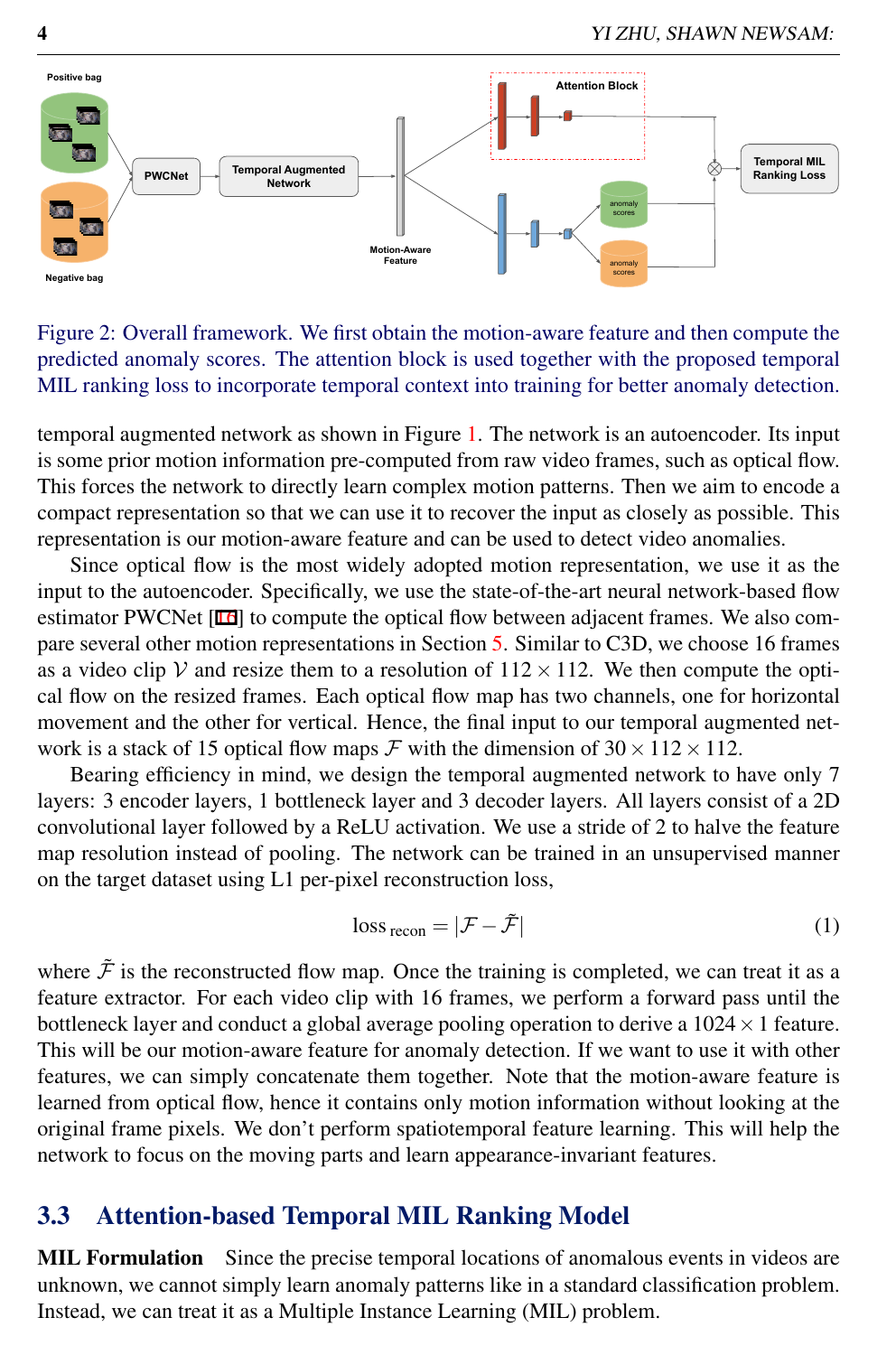In our scenario, we only have video-level annotations. A video containing anomalies is labeled as positive and a normal video is labeled as negative. Following [15], we represent a positive video as a positive bag  $B_a$ , where different temporal segments are individual instances in the bag,  $(a^1, a^2, ..., a^m)$ , where *m* is the number of instances in the bag. We assume that at least one of these instances contains the anomaly. Similarly, the negative video is denoted by a negative bag,  $\mathcal{B}_n$ , where temporal segments in this bag are negative instances  $(n<sup>1</sup>, n<sup>2</sup>, ..., n<sup>m</sup>)$ . In the negative bag, none of the instances contain an anomaly. In this work, we divide each video into a fixed number of segments (e.g., 32 segments) during training. These segments of a video are the instances in a bag.

**MIL Ranking Model** Following previous work  $[15]$ , we formulate anomaly detection as an anomaly score regression problem. We hope the segments from an anomalous video to have higher anomaly scores than the segments from a normal video. If we have the segmentlevel annotations, we can simply use a ranking loss as

$$
f(\mathcal{V}_a) > f(\mathcal{V}_n),\tag{2}
$$

where  $V_a$  and  $V_n$  are anomalous and normal video segments. *f* is the function that maps a video segment to its corresponding predicted anomaly scores ranging from 0 to 1. Here, *f* is designed to be a 3-layer fully-connected neural network. The first fully-connected layer has 512 units followed by 32 unit and 1 unit fully-connected layers. Dropout regularization is used between these layers. We use ReLU activation and Sigmoid activation for the first and the last fully-connected layers, respectively. However, we only have access to video-level annotations. [15] thus proposed a MIL ranking loss

<span id="page-4-1"></span><span id="page-4-0"></span>
$$
\max_{i \in \mathcal{B}_a} f(\mathcal{V}_a^i) > \max_{i \in \mathcal{B}_n} f(\mathcal{V}_n^i). \tag{3}
$$

Here, *max* is taken over all video segments in each bag. The intuition behind this ranking objective is that the segment with highest anomaly score in the positive bag should rank higher than the segment with highest anomaly score in the negative bag because a negative bag does not contain any anomaly. In order to keep a large margin between the positive and negative instances, [15] introduced a hinge-based ranking loss

$$
l(B_a, B_n) = \max(0, 1 - \max_{i \in B_a} f(\mathcal{V}_a^i) + \max_{i \in B_n} f(\mathcal{V}_n^i)).
$$
\n(4)

However, there are at least two limitations to this ranking loss. First, we note that Equation [3](#page-4-0) ignores the underlying temporal structure of the anomalous video. A single max operation is not expressive. There maybe an anomalous video that contains multiple anomaly events. For a normal video, some segments could also look anomalous. Reasoning on temporal context should be useful to differentiate anomalous and normal video segments better. Second, the hinge-based ranking loss in Equation [4](#page-4-1) can easily lead to a degenerate solution where we predict most video segments to be normal.

Temporal MIL Ranking Model In this section, we introduce our temporal MIL ranking model by using temporal context information. Motivated by the above limitations, we turn to an attention-based framework which can capture the total anomaly score of a video,

$$
\sum_{i \in B_a} w_i f(\mathcal{V}_a^i) > \sum_{i \in B_n} w_i f(\mathcal{V}_n^i). \tag{5}
$$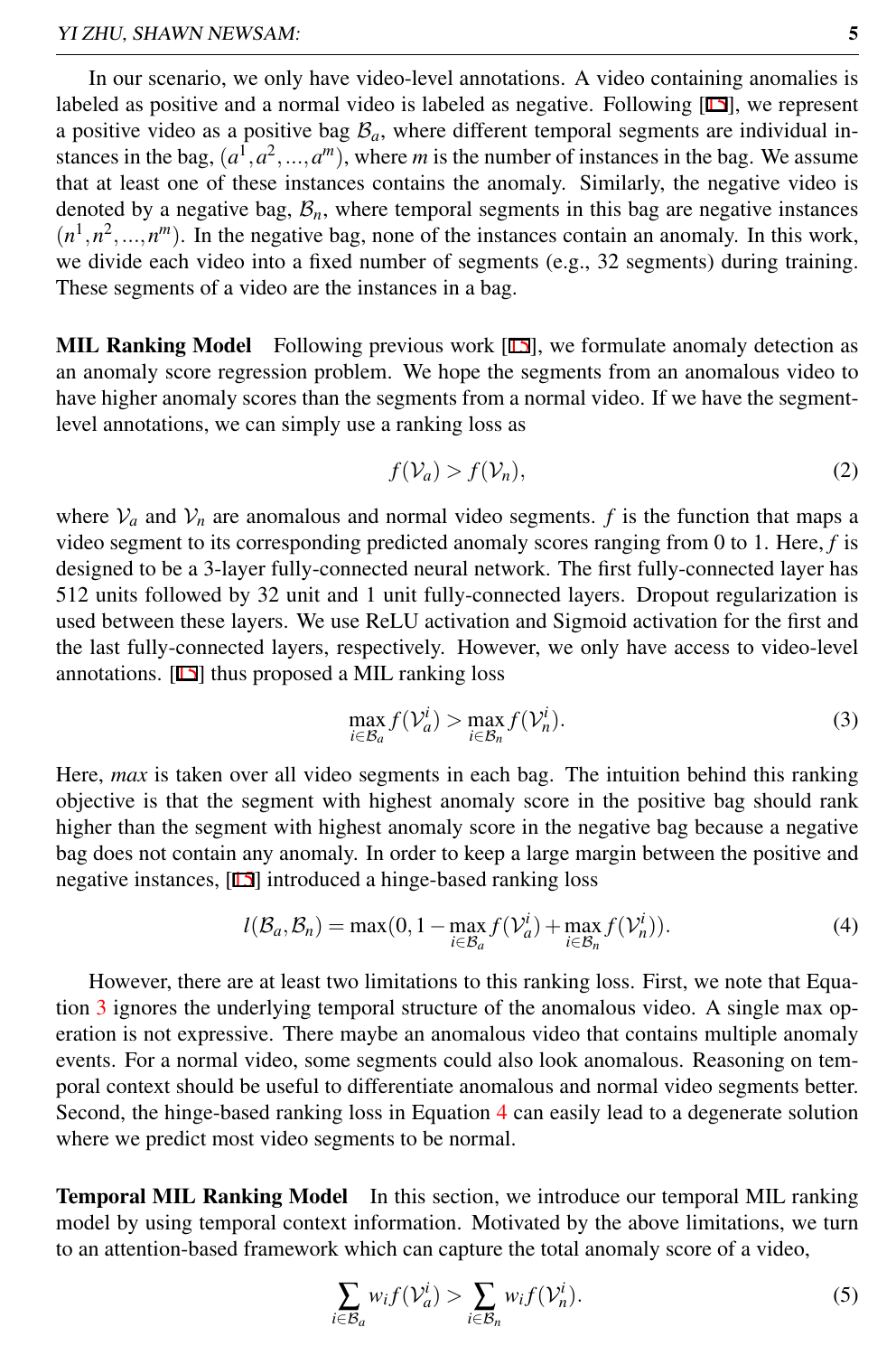#### subfigure



<span id="page-5-0"></span>Table 2: Performance comparison on the UCF Crime dataset. *MA* indicates our motionaware feature learned from temporal augmented network. Left: Comparison to state-of-theart approaches. Our motion-aware feature complements existing methods for better anomaly detection. Right: Visual comparison in terms of ROC and AUC. [15] with motion-aware feature (green) achieves higher true positive rates than without (red).

where  $w_i$  indicates the learned attention weights. The intuition is, the overall anomaly score of an anomaly video should be larger than that of a normal video. We should include temporal context into consideration and compute the anomaly score video-wise, not segment-wise.

The attention weights are learned end-to-end within the network. As can be seen in Figure [2,](#page-3-0) we add an attention block after the input features. The block consists of three fully-connected layers and two tanh activations in between. The first fully-connected layer has 256 units followed by 64 unit and 1 unit fully-connected layers. For each video with *m* segments, we will learn a  $1 \times m$  attention score for all the segments. Similar to Equation [4,](#page-4-1) our hinge-based temporal ranking loss is defined as

$$
l(\mathcal{B}_a, \mathcal{B}_n) = \max(0, 1 - \sum_{i \in \mathcal{B}_a} w_i f(\mathcal{V}_a^i) + \sum_{i \in \mathcal{B}_n} w_i f(\mathcal{V}_n^i)).
$$
 (6)

We also employ the sparsity constraints  $[15, 27]$  because anomalies occur only rarely. There should be only a few segments that have high anomaly score. In the end, our final loss function becomes

<span id="page-5-1"></span>
$$
Loss = l(B_a, B_n) + \lambda_1 \sum_{i \in B_a} w_i f(\mathcal{V}_a^i).
$$
 (7)

 $\lambda_1$  is the loss weight for the sparsity constraint. Note that we do not use the temporal smoothness constraint introduced in [15]. We empirically find it harmful for model training. Our overall framework can be seen in Figure [2.](#page-3-0)

### 4 Experiments

#### 4.1 Dataset

Previous datasets [8, 9, 11] for video anomaly detection are either small in terms of the number of videos or have limited anomaly classes. Since we are doing comparisons among multiple features, we need a large, diverse and balanced dataset to reach a convincing conclusion. We use a recently released large-scale real world anomaly detection benchmark, UCF Crime [15], to evaluate our model and design choices. This dataset consists of 1900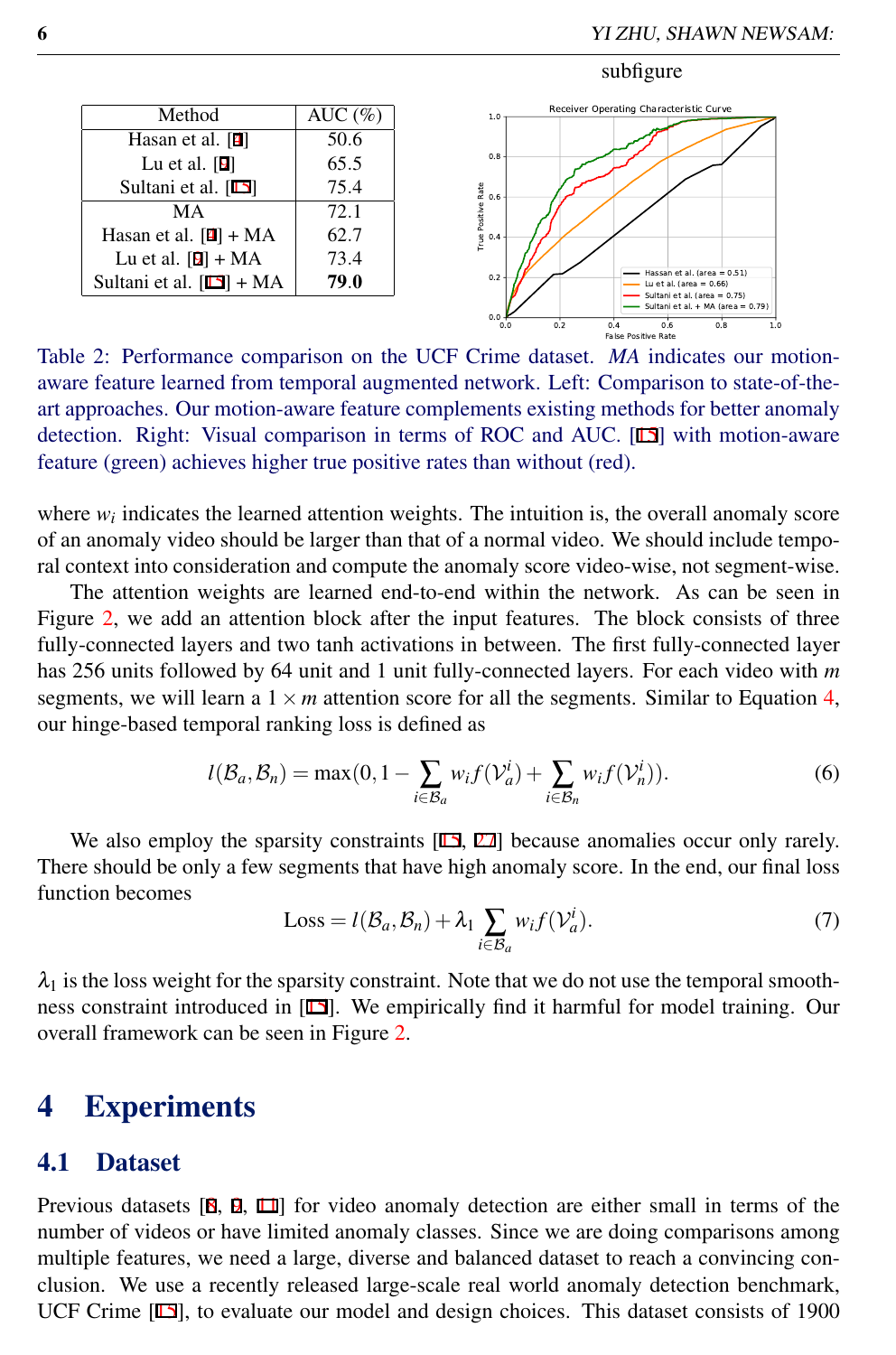

<span id="page-6-0"></span>Figure 3: Visual examples of prediction results. For the anomalous frames, our model is able to provide accurate detection by generating high anomaly scores. For the normal frames, our model consistently produces low anomaly scores.

real-world surveillance videos, half of which contain anomalous events and the other half normal activities. For the anomalous videos, there are 13 different classes, including *Abuse, Arrest, Arson, Assault, Accident, Burglary, Explosion, Fighting, Robbery, Shooting, Stealing, Shoplifting, and Vandalism*. The official training split divides the dataset into two parts: the training set consisting of 800 normal and 810 anomalous videos and the testing set including the remaining 150 normal and 140 anomalous videos. Following previous works [15], we use frame based receiver operating characteristic (ROC) curves and corresponding area under the curve (AUC) to evaluate the performance of our method.

### 4.2 Implementation Details

We use the PyTorch framework to train our model. For the temporal augmented network, we randomly select video clips of 16 frames and use PWCNet [16] to compute the optical flow. The batch size is set to 50. We use the Adagrad optimizer with an initial learning rate of 0.005. We train the model for a total of 50K iterations, and decrease the learning rate by half at  $25K$ ,  $40K$  and stop at  $50K$ . For the MIL ranking model, we first divide each video into 32 non-overlapping segments. If the video has less than 32 frames, we duplicate its frames. Within each segment, we compute our motion-aware feature for every non-overlapping 16 frame video clip. If the segment has multiple 16-frame video clips, we take the average of all features followed by a L2 normalization. Hence, for each video, we have a  $32 \times 1024$ feature. To train the MIL ranking model, we randomly select 30 positive and 30 negative bags as a mini-batch. We use the Adagrad optimizer with an initial learning rate of 0.001. We train the model for a total of 10K iterations, and decrease the learning rate by half at 4K, 8K and stop at 10K.  $\lambda_1$  is set to  $8 \times 10^{-5}$ . For all other features used in this paper such as C3D and I3D, we adopt the implementation kindly provided by the original authors [2, 18].

### 4.3 Results

We present our results in Table [2.](#page-5-0) We compare our method with a state-of-the-art approach [15] and two other baselines [4, 9] for anomaly detection. In order to make fair comparisons, we keep the model training setting the same.

As we can see in Table [2](#page-5-0) left, our motion-aware feature learned from the temporal augmented network achieves competitive performance with the previous best [15] in terms of anomaly detection AUC score (72.1 VS 75.4), but has smaller size (1024-dim VS 4096-dim)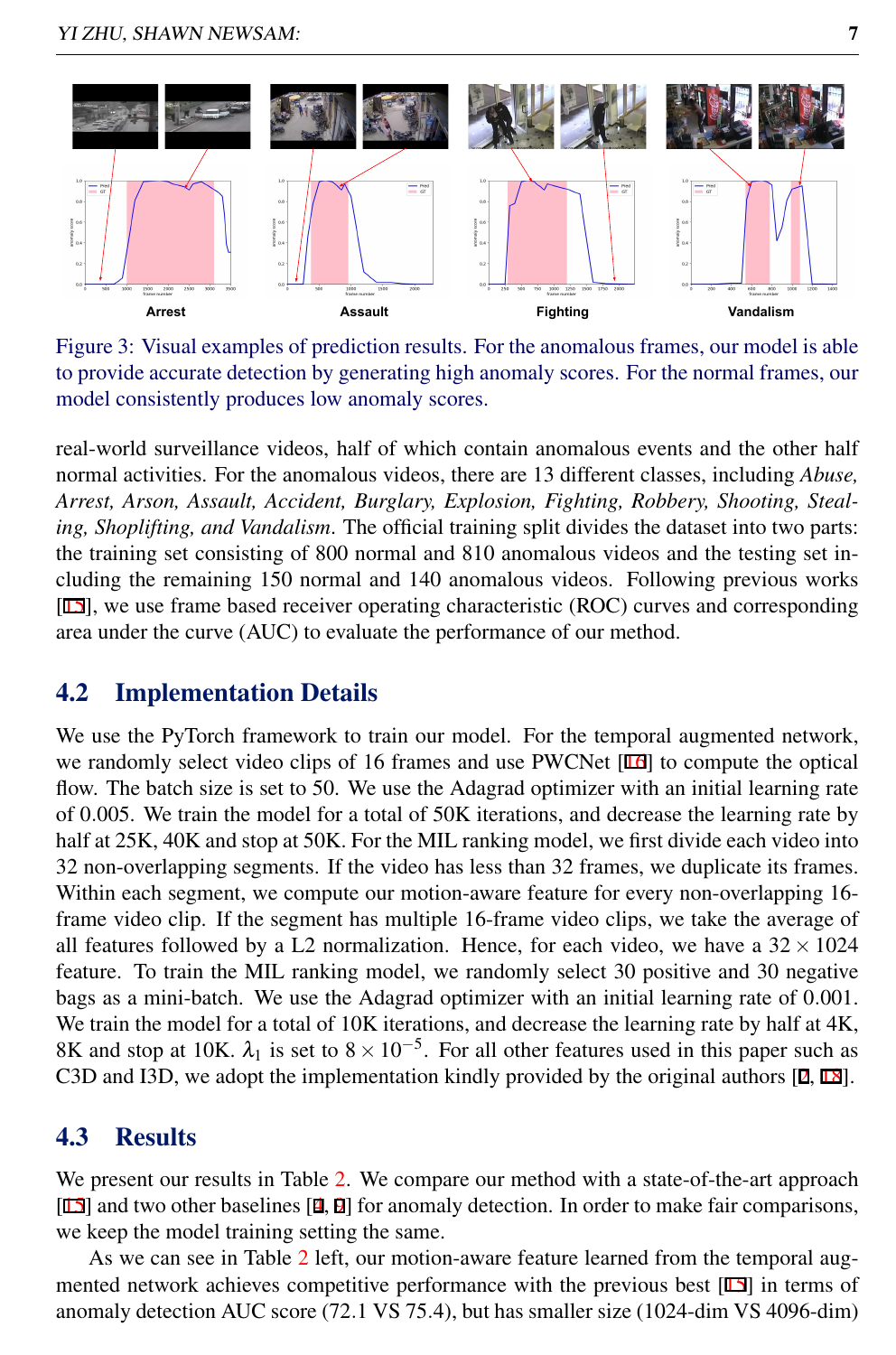

<span id="page-7-1"></span>Table 3: Attention is useful. Left: Quantitative results. Right: Two visual examples. Temporal context can help to differentiate between anomalous and normal events better.

and faster speed (400+ fps VS 300+ fps). When combined with [15], we can achieve a performance improvement of 3.6% (75.4  $\rightarrow$  79.0). As for per-class breakdown, we observe that classes with fast motion benefit a lot from our motion-aware feature. For example, Arrest  $(46.0 \rightarrow 57.4)$ , Assault  $(20.8 \rightarrow 41.2)$  and Fighting  $(32.4 \rightarrow 47.1)$ . Similarly, when combined with  $[4, 9]$ , we are able to get significant performance boosts of 12.1% and 7.9%, respectively. This demonstrates the effectiveness of our learned motion-aware feature.

In terms of visualization, we show the comparison of ROC curves in Table [2](#page-5-0) right. We can see that [15] with our motion-aware feature (green) achieves higher true positive rates than without (red) at low false positive rates. This will help to reduce the false alarm rate.

We also combine our motion-aware feature with other widely adopted features such as VGG16, Inception and I3D. We observe consistent improvements: VGG16 (68.7  $\rightarrow$  74.2), Inception (69.2  $\rightarrow$  74.9) and I3D (75.4  $\rightarrow$  79.8). The large improvements indicate the strong complementarity of our feature. At the same time, we may conclude that motion patterns are strong indicators for detecting anomalies. The more motion information captured in the visual feature, the better performance we will have.

In Figure [3,](#page-6-0) we show several visual examples of our qualitative results. We can see that for the anomalous frames, our model is able to provide successful and timely detection by generating high anomaly scores. For the normal frames in which no anomaly occurs, our model consistently produces low (almost zero) anomaly scores.

### <span id="page-7-0"></span>5 Discussion

#### 5.1 Effectiveness of Attention Mechanism

In this section, we investigate the effectiveness of the attention mechanism in temporal MIL ranking model, to see the benefit of using Equation  $6$  over Equation [4.](#page-4-1) As can be seen in Table [3](#page-7-1) left, adding attention consistently brings us 1% to 2% AUC improvement. We believe temporal context plays a key role here to differentiate anomalous and normal events. In terms of visualization, we show two examples in Table [3](#page-7-1) right. The first video contains burglary events. Without attention, the model (blue) fails to report the anomaly from frame 500 to 1600 which looks normal. After adding attention, our method can detect the anomalous event there (green) because it has knowledge of the temporal context. The second video doesn't contain any anomalies but there are people grouping and running in the middle. Without attention, the model classifies the middle two parts as anomalies (high spike of blue curve). After incorporating attention, the model stops producing high anomaly scores for those parts (green).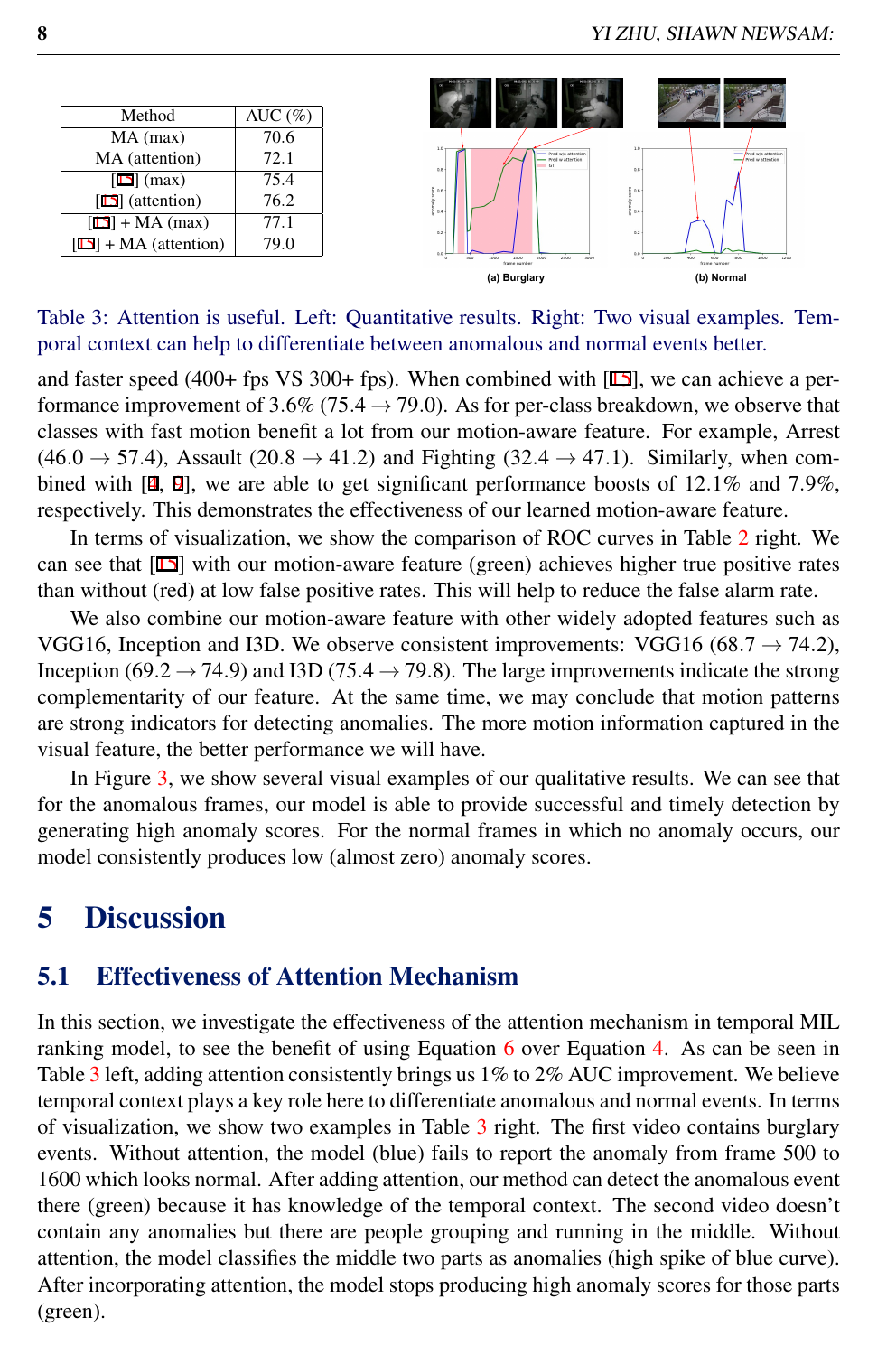| Method                 | Speed (fps) | AUC $(\%)$ |                     |                  |
|------------------------|-------------|------------|---------------------|------------------|
| TVL1 $[25]^{*}$        | 102         | 71.7       | Method              | Accuracy $(\% )$ |
| FlowFields [1]         |             | 70.6       | Motion-Aware        | 20.2             |
| FlowNet2 $[6]^*$       | 185         | 73.2       | $C3D$ [18]          | 23.0             |
| PWCNet $[16]^*$        | 767         | 72.1       | C3D + Motion-Aware  | 26.1             |
|                        |             |            | <b>TCNN</b> [5]     | 28.4             |
| <b>Motion Vector</b>   | >1000       | 51.8       | TCNN + Motion-Aware | 31.0             |
| Video Saliency $[7]^*$ | 523         | 56.9       |                     |                  |

<span id="page-8-0"></span>Table 4: Left: Ablation study on motion representations, the input to our temporal augmented network. All speeds are evaluated on an image of resolution  $112 \times 112$ . The speed only includes the time to compute the motion representation. <sup>∗</sup> indicates the method uses a GPU for inference. Right: Anomalous activity recognition experiments. Our motion-aware feature can complement state-of-the-art video features and lead to large performance improvements.

#### 5.2 Ablation Study on Motion Representations

Recall from Section [3](#page-2-1) that any motion representation can be fed to our temporal augmented network as input. There are many flow estimators, such as TVL1, FlowFields, FlowNet2 and PWCNet etc. Besides optical flow, we also have other motion representations, such as motion vectors and video saliency etc. Here, we perform an ablation study among these representations to see which one is the most effective.

First, we compare different flow estimators. TVL1 [25] and FlowFields [1] are classical methods, while FlowNet2 [6] and PWCNet [16] are neural network based methods. As can be seen in Table [4](#page-8-0) left, FlowNet2 achieves the best AUC score due to its accurate and sharp flow predictions. However, it is relatively slow to compute. PWCNet is a good trade-off, performing competitively to FlowNet2 but running significantly faster.

Second, we compare different types of motion representations: motion vectors, optical flow and video saliency. Here, we use PWCNet  $[16]$  to compute optical flow, and we use a state-of-the-art method [7] to obtain video saliency. As can be seen in Table [4](#page-8-0) left, PWCNet achieves the best performance. Both the motion vectors and video saliency perform badly. We find that the resolution of motion vectors is too coarse to extract useful motion information. For video saliency, we observe that the predictions are not consistent across frames thus may complicate the learning process of temporal augmented network.

#### 5.3 Anomalous Activity Recognition Experiments

To further demonstrate the generalizability of our motion-aware feature, we use the same dataset to conduct anomalous action recognition experiments. Following the official setting, there are 4 splits and we report the average recognition accuracy. As can be seen in Table [4](#page-8-0) right, our motion-aware feature alone can achieve reasonable performance. When combined with other state-of-the-art video features, we can obtain large performance improvements, 3.1% for C3D and 2.6% for TCNN respectively.

## 6 Conclusion

In this work, we propose a temporal augmented network to learn a motion-aware feature. This feature alone can achieve competitive performance with previous state-of-the-art methods, and when combined with them, can achieve significant performance improvements. We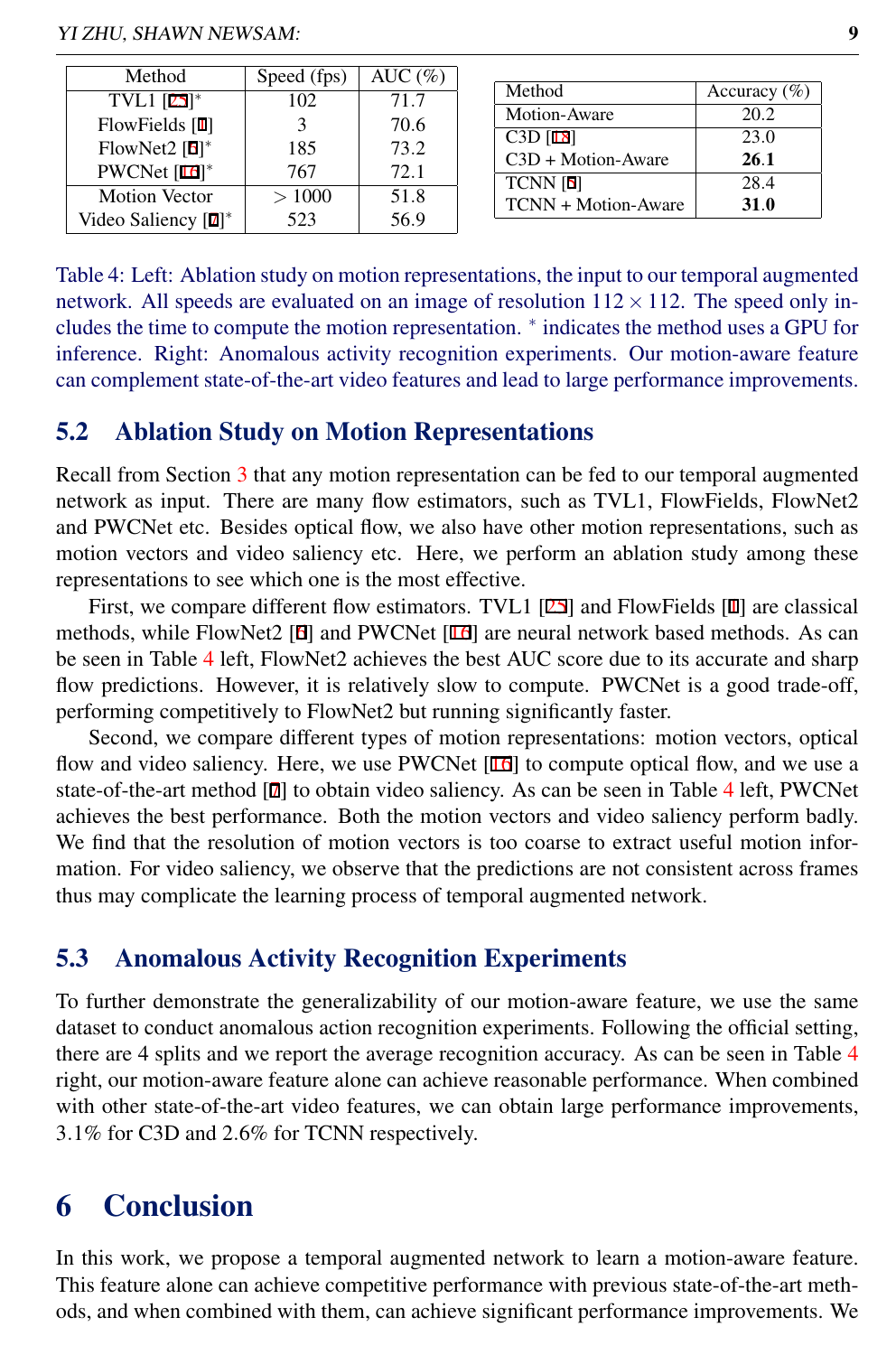also incorporate temporal context into the MIL ranking model by using an attention block. The learned attention weights can help to differentiate anomalous and normal video segments better. With the proposed motion-aware feature and temporal MIL ranking model, we achieve new state-of-the-art results for both anomaly detection and anomalous action recognition tasks in the UCF Crime dataset. Note that, our model still has difficulties in some known challenging scenarios, including fast motion, people grouping, low resolution, dark images, etc. In the future, we want to investigate other MIL formulations as in the recent zero-shot learning literature [28]. We also want to make our pipeline have just one stage with end-to-end learning to obtain more robustness.

Acknowledegements We thank Amazon Web Service (AWS) for providing free EC2 access. We gratefully acknowledge the support of NVIDIA Corporation through the donation of the Titan Xp GPUs used in this work.

### **References**

- [1] Christian Bailer, Bertram Taetz, and Didier Stricker. Flow Fields: Dense Correspondence Fields for Highly Accurate Large Displacement Optical Flow Estimation. In *International Conference on Computer Vision (ICCV)*, 2015.
- [2] Joao Carreira and Andrew Zisserman. Quo Vadis, Action Recognition? A New Model and the Kinetics Dataset. In *The IEEE Conference on Computer Vision and Pattern Recognition (CVPR)*, 2017.
- [3] Kai-Wen Cheng, Yie-Tarng Chen, and Wen-Hsien Fang. Video Anomaly Detection and Localization Using Hierarchical Feature Representation and Gaussian Process Regression. In *The IEEE Conference on Computer Vision and Pattern Recognition (CVPR)*, 2015.
- [4] Mahmudul Hasan, Jonghyun Choi, Jan Neumann, Amit K. Roy-Chowdhury, and Larry S. Davis. Learning Temporal Regularity in Video Sequences. In *The IEEE Conference on Computer Vision and Pattern Recognition (CVPR)*, 2016.
- [5] Rui Hou, Chen Chen, and Mubarak Shah. Tube Convolutional Neural Network (T-CNN) for Action Detection in Videos. In *The IEEE International Conference on Computer Vision (ICCV)*, 2017.
- [6] Eddy Ilg, Nikolaus Mayer, Tonmoy Saikia, Margret Keuper, Alexey Dosovitskiy, and Thomas Brox. FlowNet 2.0: Evolution of Optical Flow Estimation with Deep Networks. In *The IEEE Conference on Computer Vision and Pattern Recognition (CVPR)*, 2017.
- [7] Lai Jiang, Mai Xu, Tie Liu, Minglang Qiao, and Zulin Wang. Deepvs: A deep learning based video saliency prediction approach. In *The European Conference on Computer Vision (ECCV)*, 2018.
- [8] Weixin Li, Vijay Mahadevan, and Nuno Vasconcelos. Anomaly Detection and Localization in Crowded Scenes. *IEEE Transactions on Pattern Analysis and Machine Intelligence (TPAMI)*, 36(1):18–32, 2014.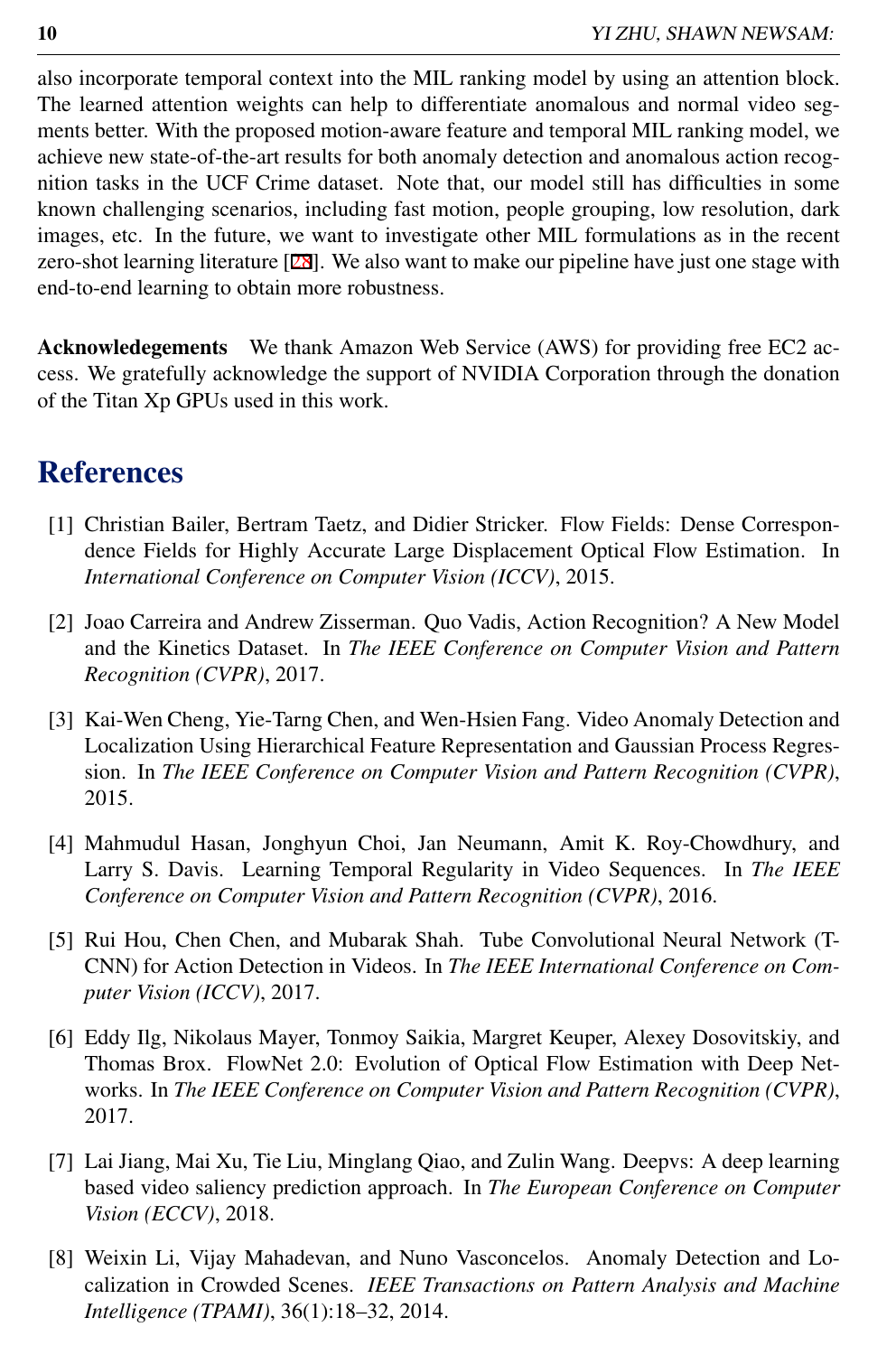- [9] Cewu Lu, Jianping Shi, and Jiaya Jia. Abnormal Event Detection at 150 FPS in MAT-LAB. In *IEEE International Conference on Computer Vision (ICCV)*, 2013.
- [10] Medhini G. Narasimhan and Sowmya Kamath S. Dynamic Video Anomaly Detection and Localization Using Sparse Denoising Autoencoders. *Multimedia Tools and Applications*, 77(11):13173–13195, 2018.
- [11] Hamidreza Rabiee, Javad Haddadnia, Hossein Mousavi, Maziyar Kalantarzadeh, Moin Nabi, and Vittorio Murino. Novel Dataset for Fine-Grained Abnormal Behavior Understanding in Crowd. In *IEEE International Conference on Advanced Video and Signal Based Surveillance (AVSS)*, 2016.
- [12] Jing Shao, Chen Change Loy, Kai Kang, and Xiaogang Wang. Slicing Convolutional Neural Network for Crowd Video Understanding. In *The IEEE Conference on Computer Vision and Pattern Recognition (CVPR)*, 2016.
- [13] Karen Simonyan and Andrew Zisserman. Two-Stream Convolutional Networks for Action Recognition in Videos. In *Conference on Neural Information Processing Systems (NeurIPS)*, 2014.
- [14] Karen Simonyan and Andrew Zisserman. Very Deep Convolutional Networks for Large-Scale Image Recognition. In *International Conference on Learning Representations (ICLR)*, 2015.
- [15] Waqas Sultani, Chen Chen, and Mubarak Shah. Real-World Anomaly Detection in Surveillance Videos. In *The IEEE Conference on Computer Vision and Pattern Recognition (CVPR)*, 2018.
- [16] Deqing Sun, Xiaodong Yang, Ming-Yu Liu, and Jan Kautz. PWC-Net: CNNs for Optical Flow Using Pyramid, Warping, and Cost Volume. In *The IEEE Conference on Computer Vision and Pattern Recognition (CVPR)*, 2018.
- [17] Christian Szegedy, Wei Liu, Yangqing Jia, Pierre Sermanet, Scott Reed, Dragomir Anguelov, Dumitru Erhan, Vincent Vanhoucke, and Andrew Rabinovich. Going Deeper with Convolutions. In *The IEEE Conference on Computer Vision and Pattern Recognition (CVPR)*, 2015.
- [18] Du Tran, Lubomir Bourdev, Rob Fergus, Lorenzo Torresani, and Manohar Paluri. Learning Spatiotemporal Features with 3D Convolutional Networks. In *IEEE International Conference on Computer Vision (ICCV)*, 2015.
- [19] Gul Varol, Ivan Laptev, and Cordelia Schmid. Long-term Temporal Convolutions for Action Recognition. *IEEE Transactions on Pattern Analysis and Machine Intelligence (TPAMI)*, 2017.
- [20] Heng Wang and Cordelia Schmid. Action Recognition with Improved Trajectories. In *IEEE International Conference on Computer Vision (ICCV)*, 2013.
- [21] Limin Wang, Yuanjun Xiong, Zhe Wang, Yu Qiao, Dahua Lin, Xiaoou Tang, and Luc Van Gool. Temporal Segment Networks: Towards Good Practices for Deep Action Recognition. In *European Conference on Computer Vision (ECCV)*, 2016.